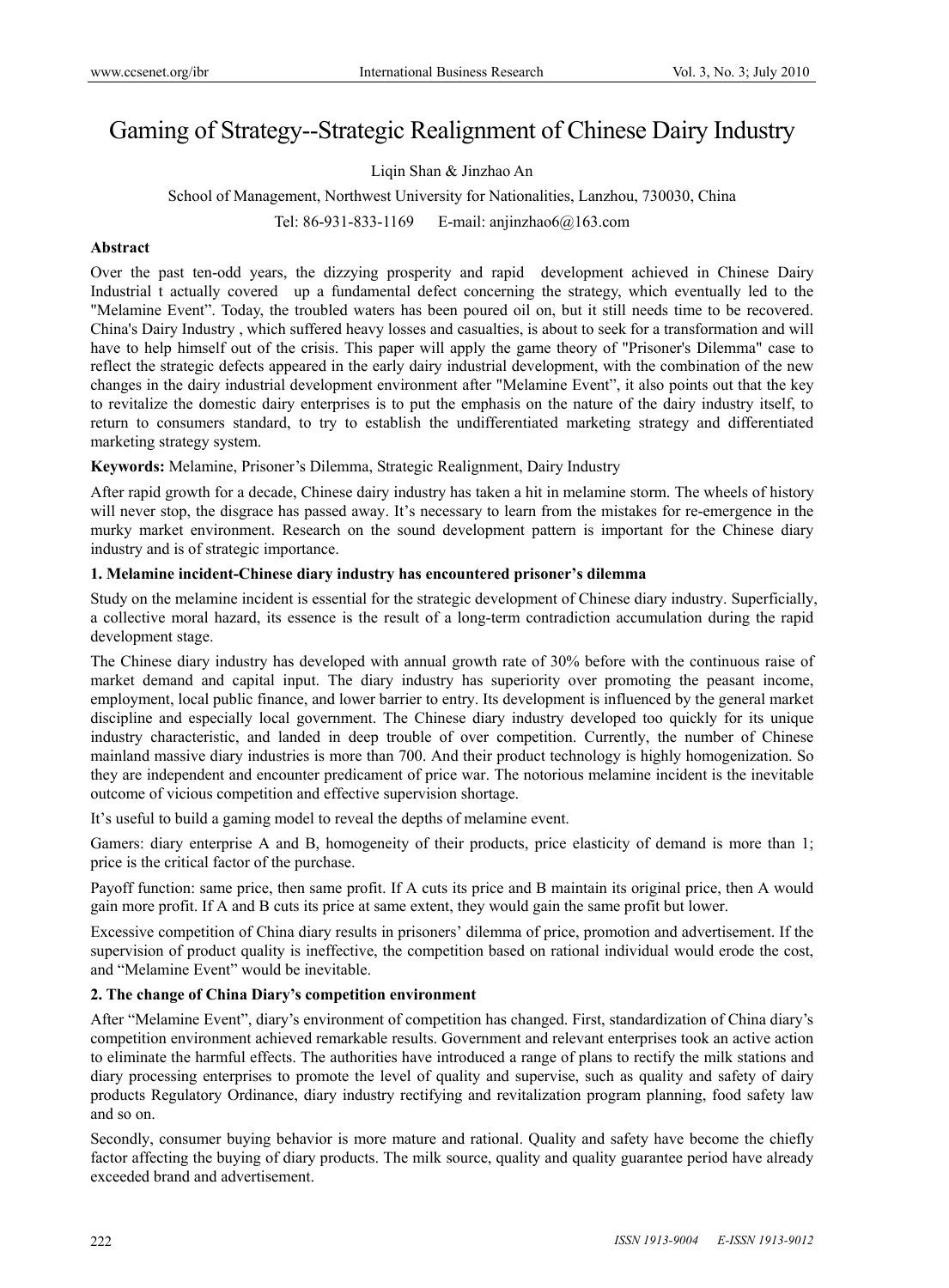Finally, the competition between well-known brand and second, third line brand became fierce. After "Melamine Event", Sanlu Group go bankrupt, and some well-known diary brand suffer great losses. The market share they lost causes more competition. Some diary enterprises with good reputation increase the marketing investment to expend nationwide and enter the leading echelon, for example: Wanda Shan, Feihe and so on. The sales volume of some diary enterprises whose product didn't contained melamine grows by 30%-50%. Some regional brands gain greater development opportunity.

## **3. Gaming of strategy ——strategic realignment of Chinese dairy industry**

The internal per-capita consumption of milk is only 7.2kg, and less than 8% of global average. Agree inside course of study think, domestic diary market will be the largest in the following 10 years. After Melamine Event, we realize industry essence was ignored, the defect of product convergence, and the opportunity of industry rectification.

According to Peter Drucker, the social problem could be transformed into enterprises developing opportunity by the solving social problem rather than new technology, new product and new service. Diary enterprises must learn from mistakes and adjust competition strategy to get a long-term positive development.

## *3.1 Industry essence and construction of stable and normative milk base*

Designing and executing strategy based on industry essence is the key for enterprises' success. Milk and powdered milk have become daily necessities and fast-moving consumer goods of many families. As nutritious foods Diary products' quality safety is industry essence and base of consumer confidence resumption. According to information of diary association, the cow population is 6,000,000. According to the objective laws, the annual growth rate is 10%. But the annual growth rate of diary industry is 30%. So it is certain that milk scarcity would be the bottleneck of the industry development.

Form industry chain competition perspective, melamine event has exposed the defect of raw milk supply chain. A mismatch between milk source and processing industry leads to no guarantee of raw milk's quality. The key to improving the quality of raw milk is developing large-scale dairy farms. Most of enterprises run under their capacity as a result of milk resource restrict. So, diary industry competition has turned into the upstream resource competition. Steady and standard milk base become the key of competition.

To the tightness of combination of supply chain and enterprise, milk source organization pattern contains enterprise + farmer and enterprise + large-scale pasture. Currently the former is numerous. The lax pattern ship couldn't ensure the quality of raw milk, and its ability of resisting risk is worse. The latter takes active measures to promote collective, large-scale and scientific raising. The enterprises could have the whole productive process under control and could guarantee the quality of product. The milk source is the critical factor of competitiveness. So, the diary enterprises build more and more standard pastures even the investment is huge and the investment cycle is long.

Currently, the quantity of large-scale pastures is limited and couldn't meet the demand of raw milk supply. So, the diary enterprises should seek advanced management pattern of mild source, for example: "cow cooperative society" of Yili Group, organizes diary farmers, government department and milk station to resist risk. Enterprises connect directly with the scattered diary farmers to unify the milk collection, quality inspection. The administration cost is down, and the raw milk supply is steady and high-quality. This pattern proves the milk farmers' ability of risk-resisting, and accords with realistic condition of China.

# *3.2 No differentiation competitive strategy*

Because of actual diary industry demand and freely diffusible industry technology, the difference between enterprises' products is small. Concentration, mouth fell, taste and supplement could be adjusted easily. Enterprises couldn't stay competitive by unique product characters for long term. The no differentiation competition is mainly in product homogeneity market, especially liquid milk market. Usually, the competitive strategy in no differentiation market is brand competition. But, after melamine event, the brand loyalty is not tall and couldn't effectively influence the consumer buying decision. In this case, the traditional competition factors become the main competition model.

#### 3.2.1. Concept competition

Diary industry concept competition is divided into high-end and low-end. Low-end concept is expressed in some product stunt, for example, reconstituted milk, pure and fresh milk, thick milk, calcium milk and so on. High-end concept is reflected in product positioning appeal point, for example, "nature pasture" always is the appeal point every brand battles for, because the milk source could server as a foil to quality.